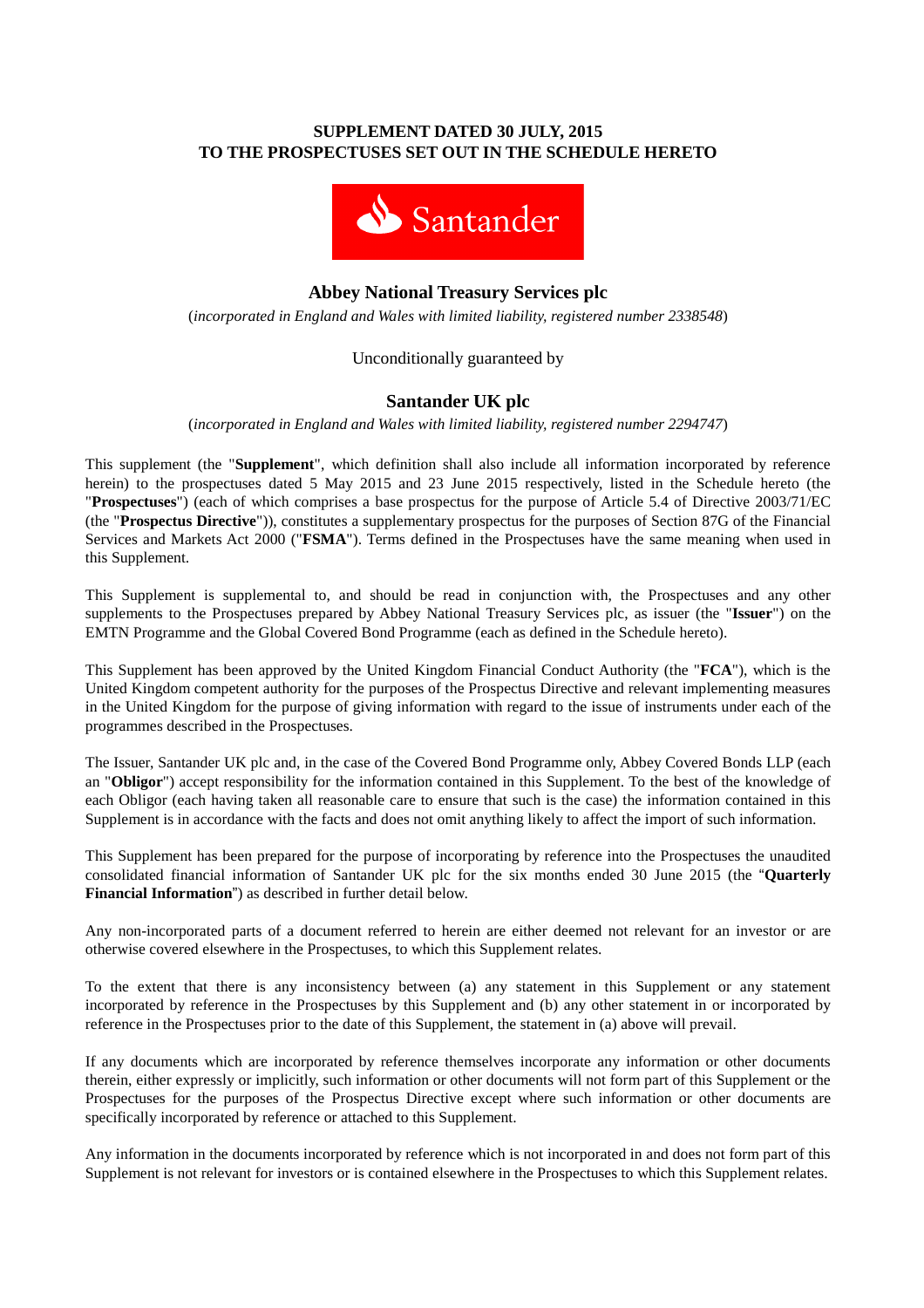Save as disclosed in this Supplement and the Prospectuses, no significant new factor, material mistake or inaccuracy relating to information included in the Prospectuses has arisen or been noted, as the case may be, since the publication of the Prospectuses.

In circumstances where Sections  $87Q(4) - (6)$  of the FSMA apply, investors who have agreed to purchase or subscribe for securities before this Supplement is published have the right, exercisable before the end of the period of two working days beginning with the working day after the date on which this Supplement was published, to withdraw their acceptances by sending a written notice of withdrawal (which must include the full name and address of the person or entity wishing to exercise such statutory withdrawal right and identify the transferable securities to which that statutory withdrawal right relates) by electronic mail to wholesalemarketslegal@santandergbm.com.

#### **PUBLICATION OF QUARTERLY MANAGEMENT STATEMENT**

On 30 July 2015, Santander UK Group Holdings plc, the immediate parent company of Santander UK plc, published its unaudited quarterly management statement for the six months ended 30 June 2015 (the "**Quarterly Management Statement**")

The content of Appendix 3 appearing on page 22 of such Quarterly Management Statement, which contains the Quarterly Financial Information of Santander UK plc, is hereby incorporated in, and forms part of the Prospectuses.

A copy of the Quarterly Management Statement has been submitted to the National Storage Mechanism (available for viewing at: www.hemscott.com/nsm.do).

The relevant sections of the Quarterly Management Statement listed above are also available for viewing at: http://www.santander.co.uk/uk/about-santander-uk/investor-relations/santander-uk-plc/.

### **GENERAL**

This Supplement will be published on the website of the London Stock Exchange at the following link: http://www.londonstockexchange.com/exchange/news/market-news/market-news-home.html.